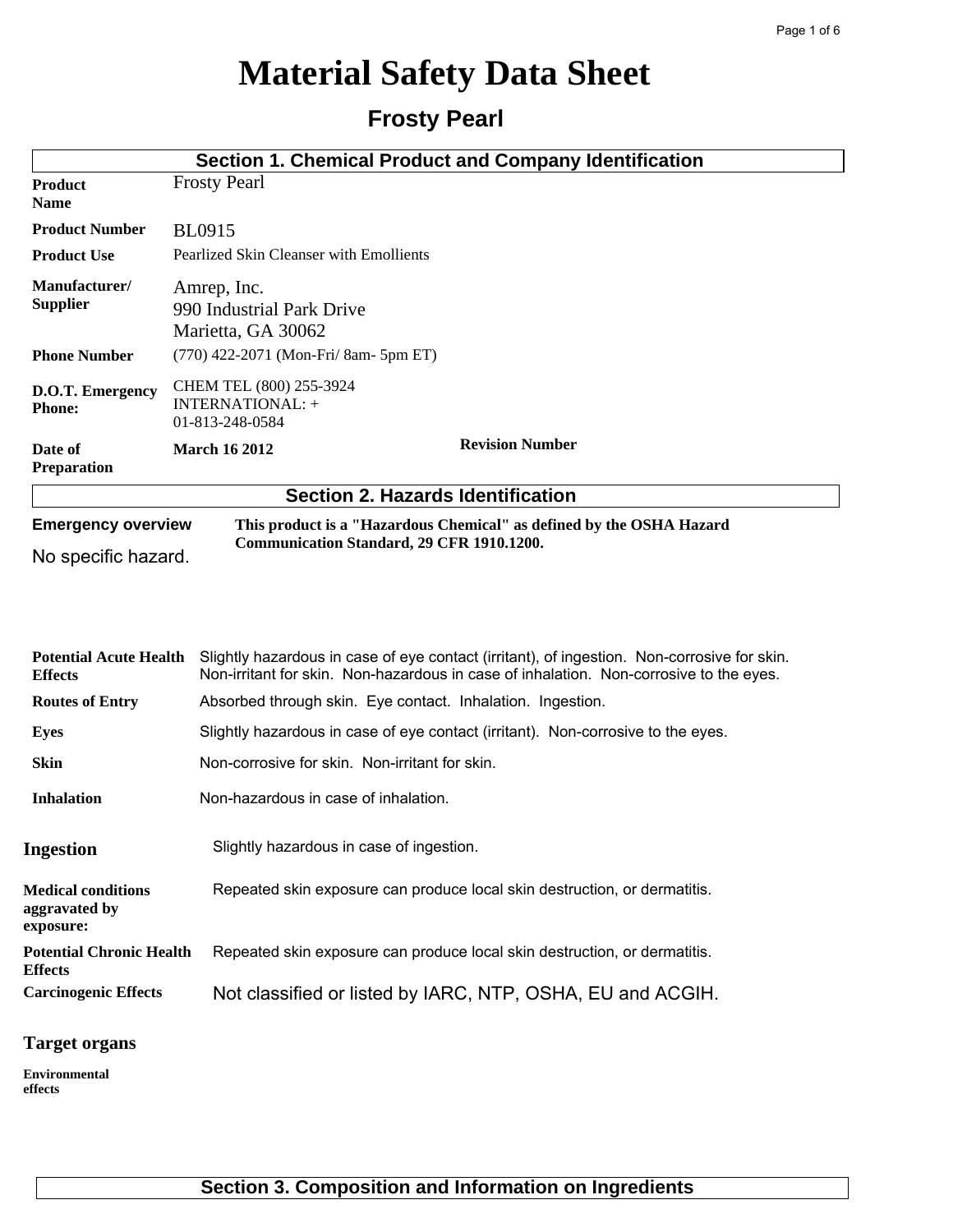| <b>Name</b>                                                                       | $CAS \#$                                        | $\%$ by<br>Weight                      | <b>Exposure Limits</b>                                               | Page 2 of 6<br>$LC_{50}/LD_{50}$                                          |
|-----------------------------------------------------------------------------------|-------------------------------------------------|----------------------------------------|----------------------------------------------------------------------|---------------------------------------------------------------------------|
| Coamide DEA<br>Potassium Cocoate<br>Cocamidopropyl Betaine<br>Tetrasodium salt of | 8051-30-7<br>8001-31-8<br>61789-40-0<br>64-02-8 | $1 - 5$<br>$1 - 5$<br>$1 - 5$<br>1 - 5 | Not available.<br>Not available.<br>Not available.<br>Not available. | Not available.<br>Not available.<br>Not available.<br>ORAL (LD50): Acute: |
| ethylendiaminetetraacetic acid                                                    |                                                 |                                        |                                                                      | 3030 mg/kg [Rat].                                                         |

|                              | <b>Section 4. First Aid Measures</b>                                                                                                              |
|------------------------------|---------------------------------------------------------------------------------------------------------------------------------------------------|
| <b>Eye Contact</b>           | Avoid contact with eyes In case of contact with eyes, rinse immediately with plenty of water.<br>Seek immediate medical attention.                |
| <b>Skin Contact</b>          | Get medical attention if irritation develops.                                                                                                     |
| Inhalation                   | If inhaled, remove to fresh air. If not breathing, give artificial respiration. If breathing is<br>difficult, give oxygen. Get medical attention. |
| <b>Ingestion</b>             | Do not induce vomiting. Have conscious person drink several glasses of water or milk. Seek<br>medical attention.                                  |
| <b>General Advice</b>        | In case of Accident or if you feel unwell, seek medical advice immediately (show label or<br>MSDS where possible).                                |
| Notes to<br><b>Physician</b> |                                                                                                                                                   |

|                                                             | <b>Section 5. Fire Fighting Measures</b>                                                                                                                                |
|-------------------------------------------------------------|-------------------------------------------------------------------------------------------------------------------------------------------------------------------------|
| <b>Flammability</b>                                         | Non-flammable in presence of open flames and sparks, of heat.                                                                                                           |
| <b>Fire Fighting Media</b><br>and Instructions              | Because of the large amount of water contained in the product, the product might be combustible only after partial or complete evaporation.<br>Non-flammable substance. |
| <b>Products of Combustion</b>                               | carbon oxides (CO)                                                                                                                                                      |
| <b>Special Remarks on Fire</b><br><b>Hazards</b>            | Not available.                                                                                                                                                          |
| <b>Special Remarks on</b><br><b>Explosion Hazards</b>       |                                                                                                                                                                         |
| <b>Sensitivity to</b><br><b>Mechanical</b><br><b>Impact</b> |                                                                                                                                                                         |
| <b>Sensitivity to</b><br><b>Static Discharge</b>            |                                                                                                                                                                         |
| Not available.                                              |                                                                                                                                                                         |
| <b>Protection of Fire</b><br><b>Fighters</b>                | See special remarks on Fire Hazards                                                                                                                                     |
|                                                             | <b>Section 6. Accidental Release Measures</b>                                                                                                                           |
| <b>Personal Precautions</b>                                 | No special protection is required.                                                                                                                                      |
| <b>Methods for Containment</b>                              | Absorb with an inert material and put the spilled material in an appropriate<br>waste disposal.                                                                         |
| <b>Environmental</b><br>precautions                         | <b>See Methods for Containment</b>                                                                                                                                      |
| <b>Methods for Clean Up</b>                                 | <b>See Methods for Containment</b>                                                                                                                                      |
|                                                             | <b>Section 7. Handling and Storage</b>                                                                                                                                  |
|                                                             |                                                                                                                                                                         |
| <b>Precautions</b>                                          | Keep away from incompatibles.                                                                                                                                           |
| <b>Incompatibility</b>                                      | oxidizing agents                                                                                                                                                        |

**Storage** Keep out of the reach of children. Not for use or storage in or around the home.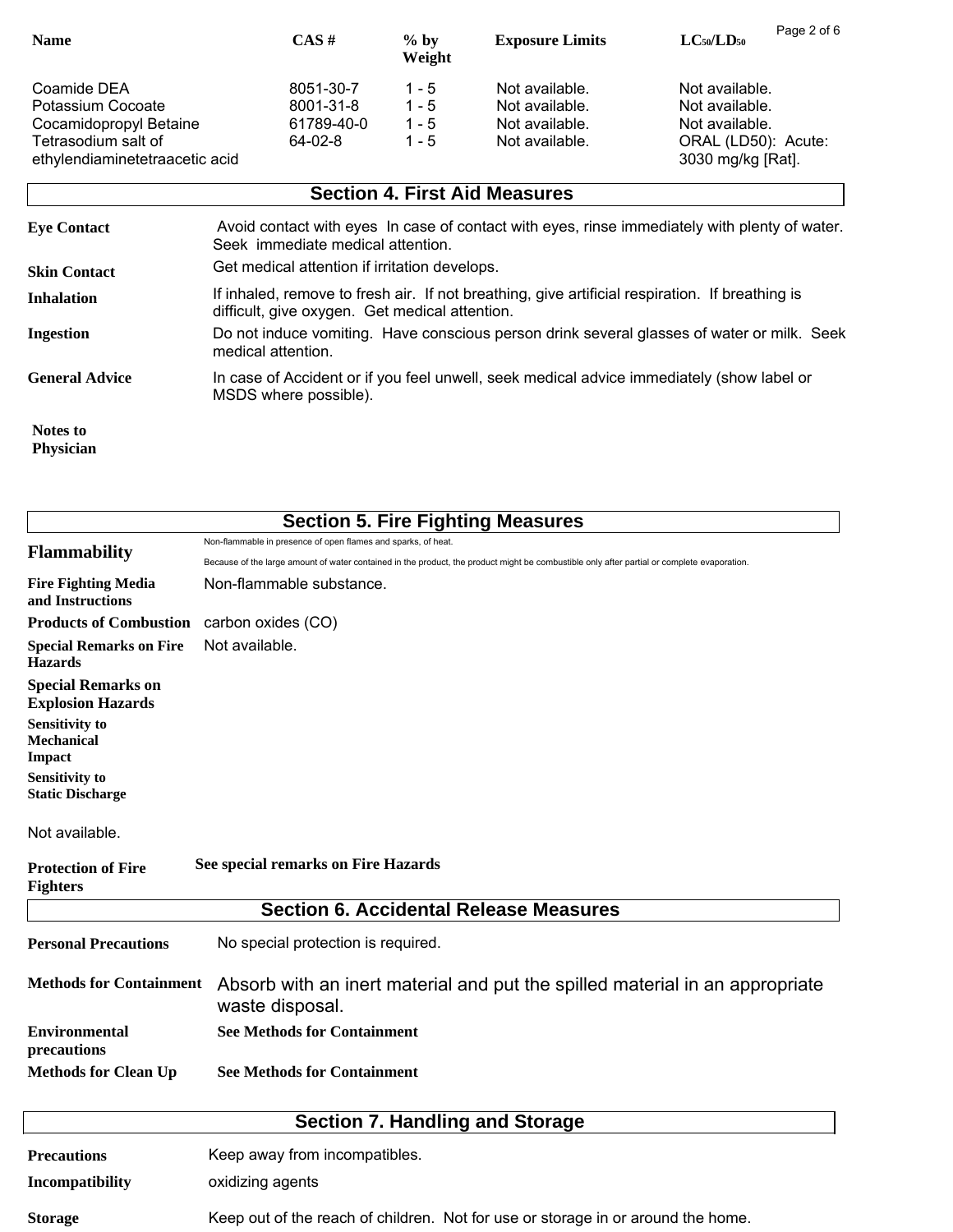|                                            | <b>Section 8. Exposure Controls/Personal Protection</b>                   |
|--------------------------------------------|---------------------------------------------------------------------------|
| <b>Engineering Controls</b>                |                                                                           |
| <b>Personal Protection</b>                 | Good general ventilation should be sufficient to control airborne levels. |
| Eyes                                       | Safety glasses.                                                           |
| <b>Body</b>                                | No special recommendations.                                               |
| <b>Respiratory</b>                         | Not applicable.                                                           |
| <b>Hands</b>                               | Not applicable.                                                           |
| <b>Protective Clothing</b><br>(Pictograms) |                                                                           |
| <b>Exposure Limits</b>                     | Not available.                                                            |

| <b>Section 9. Physical and Chemical Properties</b>                                                                                                                                                             |                                                                                                                                                                                                                 |               |                   |  |
|----------------------------------------------------------------------------------------------------------------------------------------------------------------------------------------------------------------|-----------------------------------------------------------------------------------------------------------------------------------------------------------------------------------------------------------------|---------------|-------------------|--|
| <b>Physical State and</b><br><b>Appearance</b>                                                                                                                                                                 | Liquid.                                                                                                                                                                                                         | Odor<br>Color | Pleasant.<br>Pink |  |
| <b>Molecular Weight</b><br>pH                                                                                                                                                                                  | Not applicable.<br>9 to 9.9 [Basic.]                                                                                                                                                                            |               |                   |  |
| <b>Boiling/Condensation</b><br>Point                                                                                                                                                                           | 100°C (212°F)                                                                                                                                                                                                   |               |                   |  |
| <b>Melting/Freezing Point</b>                                                                                                                                                                                  | Not available.                                                                                                                                                                                                  |               |                   |  |
| <b>Critical Temperature</b><br><b>Instability Temperature</b><br><b>Specific Gravity</b><br><b>Vapor Pressure</b>                                                                                              | Not available.<br>Not available.<br>1.002 (Water = $1)$<br>Not available.                                                                                                                                       |               |                   |  |
| <b>Vapor Density</b>                                                                                                                                                                                           | $>1$ (Air = 1)                                                                                                                                                                                                  |               |                   |  |
| <b>Volatility</b><br><b>VOC</b><br><b>Evaporation Rate</b><br><b>Dispersion Properties</b><br><b>Solubility</b><br><b>The Product is:</b><br><b>Auto-ignition</b><br><b>Temperature</b><br><b>Flash Points</b> | $>80\%$ (w/w).<br>0 (g/l).<br><1 compared to Water<br>See solubility in water.<br>Easily soluble in cold water, hot water.<br>May be combustible at high temperature.<br>CLOSED CUP: >98.889°C (210°F).         |               |                   |  |
| <b>Flammable Limits</b>                                                                                                                                                                                        | Not available.                                                                                                                                                                                                  |               |                   |  |
| <b>Fire Hazards in Presence</b><br>of Various Substances                                                                                                                                                       | Non-flammable in presence of open flames and sparks, of heat.<br>Because of the large amount of water contained in the product, the product might be<br>combustible only after partial or complete evaporation. |               |                   |  |
| <b>Explosion Hazards in</b><br><b>Presence of Various</b><br><b>Substances</b>                                                                                                                                 | Not applicable                                                                                                                                                                                                  |               |                   |  |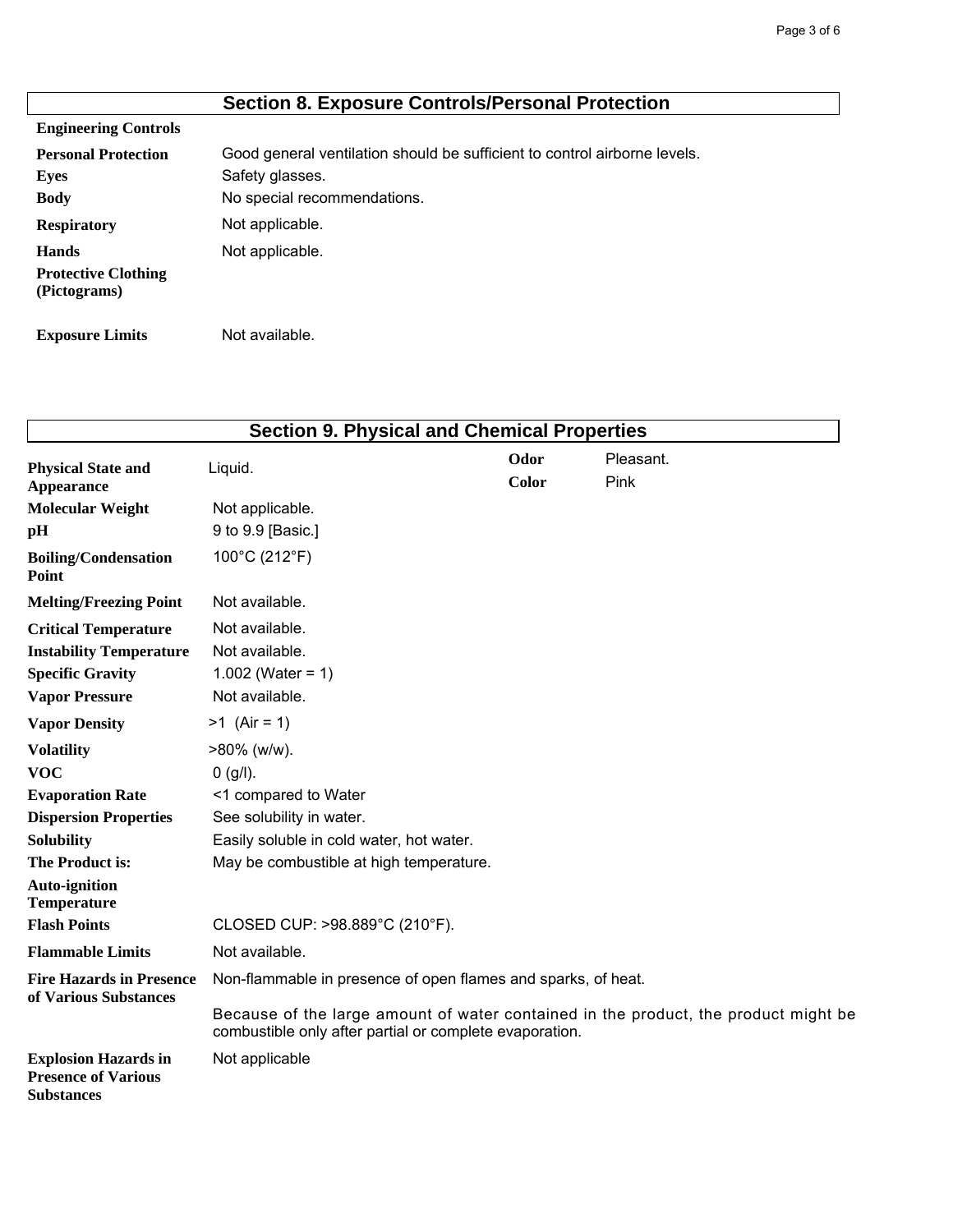#### **Section 10. Stability and Reactivity Data**

**Stability**

The product is stable.

oxidizing agents Hazardous Decomposition Not available. **Incompatibility with Various Substances Products**

## **Section 11. Toxicological Information**

| <b>Routes of Entry</b>                                                  |                                                                                  |
|-------------------------------------------------------------------------|----------------------------------------------------------------------------------|
| <b>Toxicity to Animals</b>                                              | Absorbed through skin. Eye contact. Inhalation. Ingestion.                       |
| <b>Acute Effects on Humans</b>                                          | LD50: Not available.<br>LC50: Not available.                                     |
| <b>Eyes</b>                                                             | Slightly hazardous in case of eye contact (irritant). Non-corrosive to the eyes. |
| <b>Skin</b>                                                             | Non-corrosive for skin. Non-irritant for skin.                                   |
| <b>Inhalation</b>                                                       | Non-hazardous in case of inhalation.                                             |
| Ingestion                                                               | Slightly hazardous in case of ingestion.                                         |
| <b>Chronic Effects on</b><br><b>Humans</b>                              | Repeated skin exposure can produce local skin destruction, or dermatitis.        |
| <b>Special Remarks on</b><br><b>Toxicity to Animals</b>                 | Not available.                                                                   |
| <b>Special Remarks on</b><br><b>Chronic Effects on</b><br><b>Humans</b> | Not available.                                                                   |

## **Section 12. Ecological Information**

Not available. Not available. Not available. **Ecotoxicity BOD5 and COD Products of Biodegradation**

Toxicity of the Products of Not available. **Biodegradation**

Not available. **Special Remarks on the Products of Biodegradation**

## **Section 13. Disposal Considerations**

Waste must be disposed of in accordance with federal, state and local environmental control regulations. Not available. **Waste Information Waste Stream**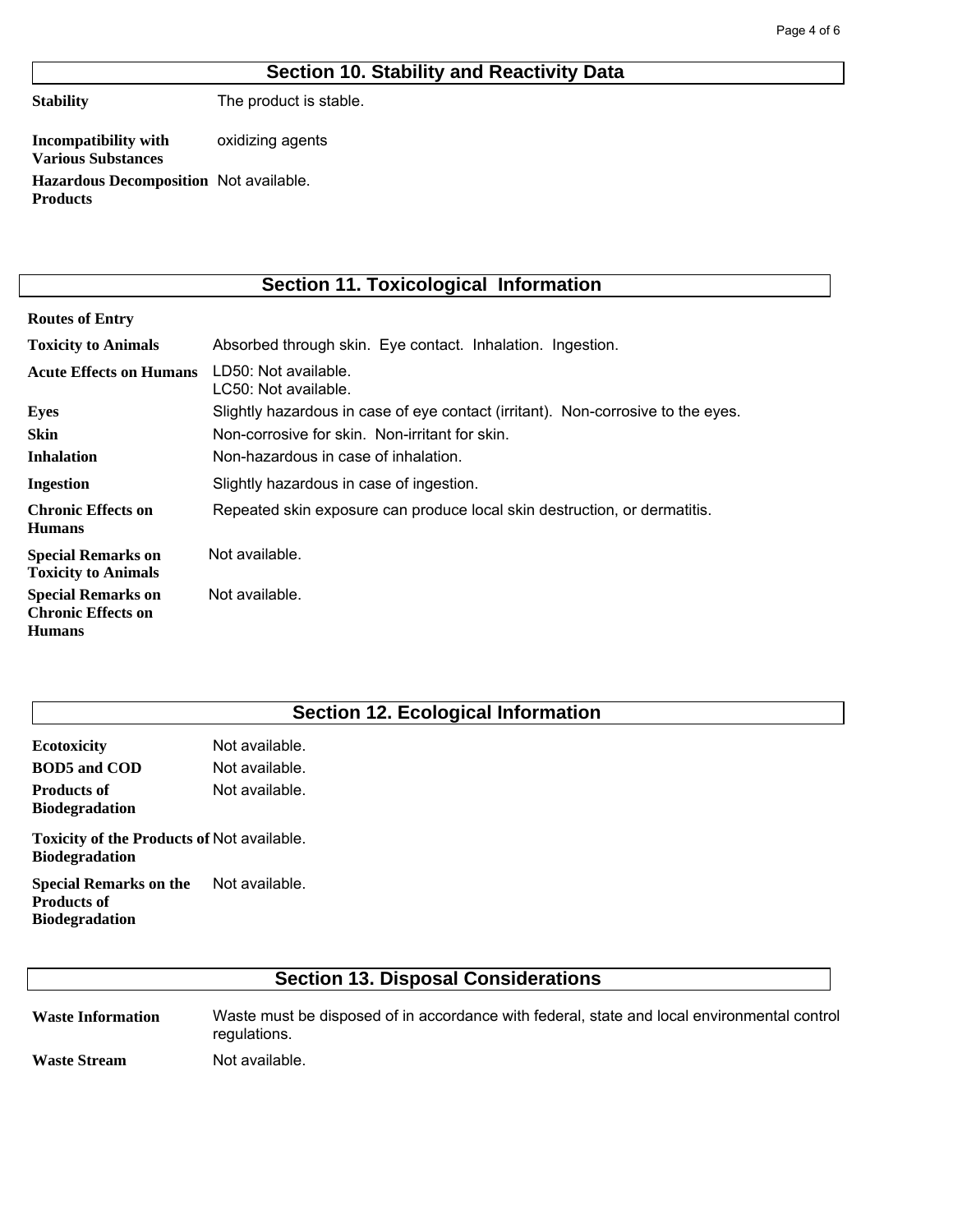#### **Section 14. Transport Information**

**DOT (U.S.A) (Pictograms)**



Not controlled under TDG (Canada). **TDG Classification**



PIN UN, Proper Shipping Not applicable. **Name, PG**

**Maritime Transportation** Not available.

Not applicable. **Special Provisions for Transport**

|                                                                    |                                                                                    | Section 15. Other Regulatory Information and Pictograms                                                                                                                                                   |  |
|--------------------------------------------------------------------|------------------------------------------------------------------------------------|-----------------------------------------------------------------------------------------------------------------------------------------------------------------------------------------------------------|--|
|                                                                    |                                                                                    |                                                                                                                                                                                                           |  |
| <b>Regulatory Lists</b>                                            | No products were found.                                                            |                                                                                                                                                                                                           |  |
| <b>Other Regulations</b>                                           | OSHA: Hazardous by definition of Hazard Communication Standard (29 CFR 1910.1200). |                                                                                                                                                                                                           |  |
| <b>Other Classifications</b>                                       | $HCS$ (U.S.A.)                                                                     | Class: Irritating substance.                                                                                                                                                                              |  |
|                                                                    | <b>USA Regulatory</b><br><b>Lists</b>                                              | This product does not contain a chemical known to the State of California<br>to cause cancer, birth defects or other reproductive harm at or above Safe<br>Harbor Levels unless specifically noted below. |  |
|                                                                    | <b>DSD</b> (EEC)                                                                   | This product is not classified according to the EU regulations.                                                                                                                                           |  |
|                                                                    | <b>International</b><br><b>Regulations Lists</b>                                   | No products were found.                                                                                                                                                                                   |  |
| <b>Hazardous Material</b><br><b>Information System</b><br>(U.S.A.) | <b>Health</b><br><b>Flammability</b><br><b>Physical Hazard</b>                     | 1 National Fire<br>Flammability<br>0 Protection<br><b>Health</b><br><b>Instability</b><br><b>Association</b><br>$\boldsymbol{0}$<br>(U.S.A.)                                                              |  |
|                                                                    |                                                                                    | <b>Specific Hazard</b>                                                                                                                                                                                    |  |
| <b>WHMIS</b> (Classification)                                      | Not controlled under WHMIS (Canada).                                               |                                                                                                                                                                                                           |  |

**The Hazard Ranking systems presented on this MSDS provide only a quick reference for hazard information. The ENTIRE MSDS must be consulted to determine any specific hazards, First Aid measures, and PPE associated with this product.**